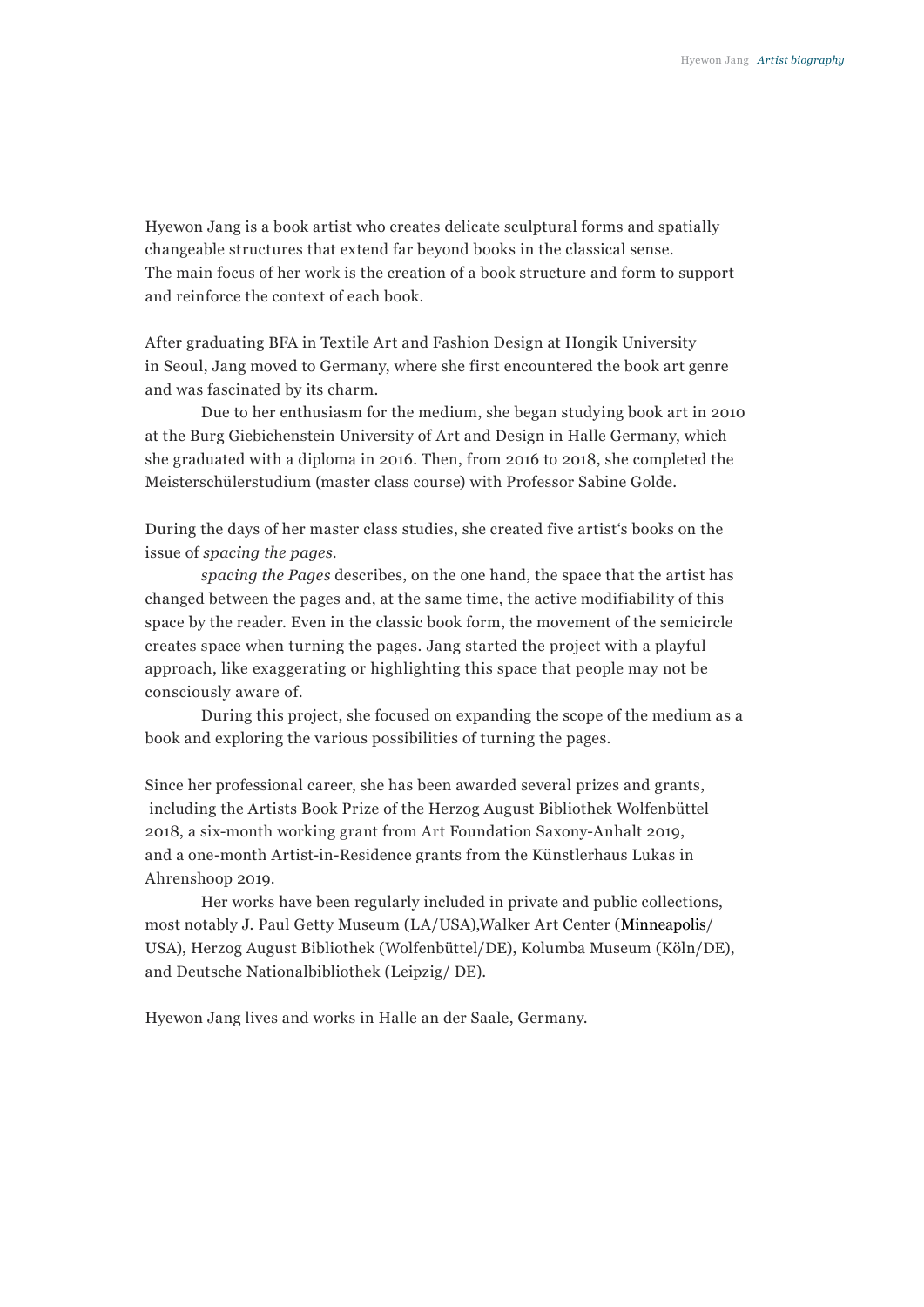### Education

#### 2016−2018

Burg Giebichenstein University of Art and Design Halle, DE Meisterschülerin (master class course) in Book Art with Prof. Sabine Golde 2010−2016 Burg Giebichenstein University of Art and Design Halle, DE Diplom discipline in Book Art 2002−2007 Hongik University, Seoul, KR B.F.A. Textile Arts and Fashion design

# Awards and Grants

2020 »The MCBA Prize 2020« Finalists, Minnesota Center for Book Arts, Minneapolis/MN 2019 »one month Artist Residency«, Künstlerhaus Lukas, Ahrenshoop, 2019 2019 »six month working scholarship«, Saxony-Anhalt Arts Foundation, 2018 »Artists' book Preis 2018« of Herzog August Library und Curt Mast foundation 2016 »Neufeld-scholarship 2016«, of Wilhelm-und-Lotte-Neufeld-Foundation 2014 »printed graphicwork-competition« to Leipziger Bookfair on the subject of original graphic book, Prize winner with the Book »Hunter Tompson Musik«, 2014 »Neufeld-scholarship 2014«, von Wilhelm-und-Lotte-Neufeld-Foundation, 2011 »Birkner-Preis« Der Preis der Birkner-Foundation for illustrator, Honorable recognition for the book »blue bird«,

# Public Collections

Ampersand Foundation, Johannesburg, SA Bibliothek der Burg Giebichenstein Kunsthochschule Halle, DE Deutsche Nationalbibliothek, Leipzig, DE Herzog August Bibliothek, Wolfenbüttel, DE J. Paul Getty Museum, Los Angeles/CA, USA Klingspor-Museum, Offenbach am Main, DE Kolumba Museum, Köln, DE Letterform Archive, San Francisco/CA, USA Minnesota Center for Book Arts, Minneapolis/MN, USA SAIC: School of the Art Institute of Chicago/IL, USA Walker Art Center, Minneapolis/MN, USA Wellesley College, Wellesley/MA, USA